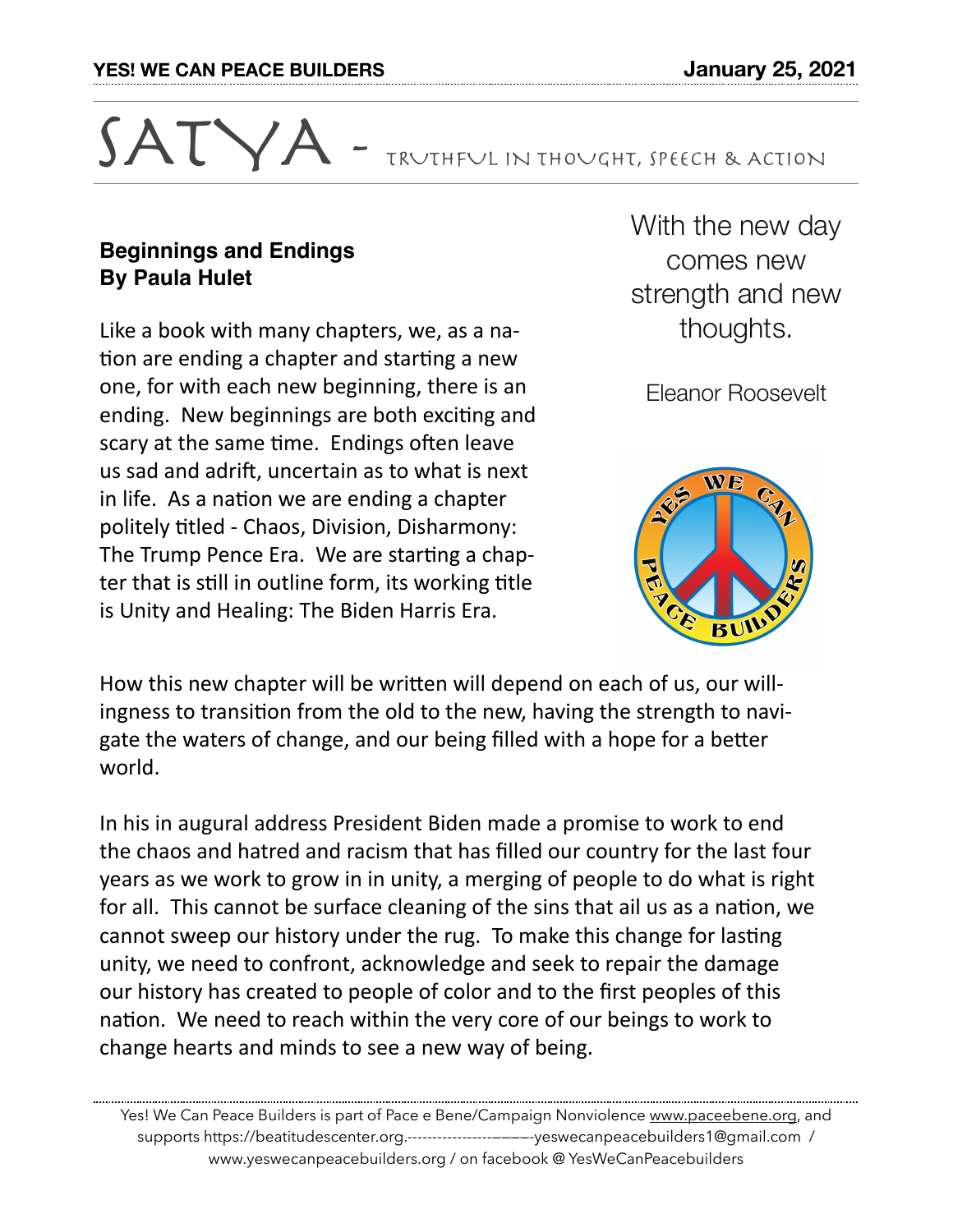Personally, I fear there will be too much talk and debate, a continuation of name calling and derision between the leaders of our nation resulting in the hungry continuing to be hungry, the unemployed continuing to be at a loss for meaningful work, a virus that will continue to rage out of control, and that we will again put on our Sunday manners pretending that the divisions between our people are no more.

And so I would like to offer a prayer for our nation. For the hearts and minds of the leaders of this nation and the leaders of each community be filled with wisdom, so that they work cooperatively for the good of all people, not just the favored few. May our leaders not work for personal gain but the good of all. And in so doing they help each of us sow seeds of understanding and acceptance and care for all people, all living creatures, and for this earth. I pray that each of us will also endeavor to be peacebuilders. Amen

## **Nonviolent Morro Bay Stands Up for Justice By Ruth Ann Angus**

Admittedly, January 6, 2021 was a dark day in our country. As I sat and watched rioters storming the Capitol, I couldn't help but think about the principles of nonviolence and the methodology of nonviolent protest. I learned that methodology first-hand from the man many believe was the most nonviolent person in modern history, Martin Luther King, Jr.

That evening as I perused friend's posts on Facebook, all of which were filled with dismay and anger, I saw that none of them suggested that they would contact their congressional representatives to call for the removal of Donald Trump by invoking the 25<sup>th</sup> amendment or impeachment. I posted this suggestion: "Don't just whine and cry over this, contact your congressperson and ask for the  $25<sup>th</sup>$  amendment." Then I put my money where my mouth was, to speak a cliché. I emailed Congressman Salud Carbajal through his website first offering concern for his and his family's safety and then to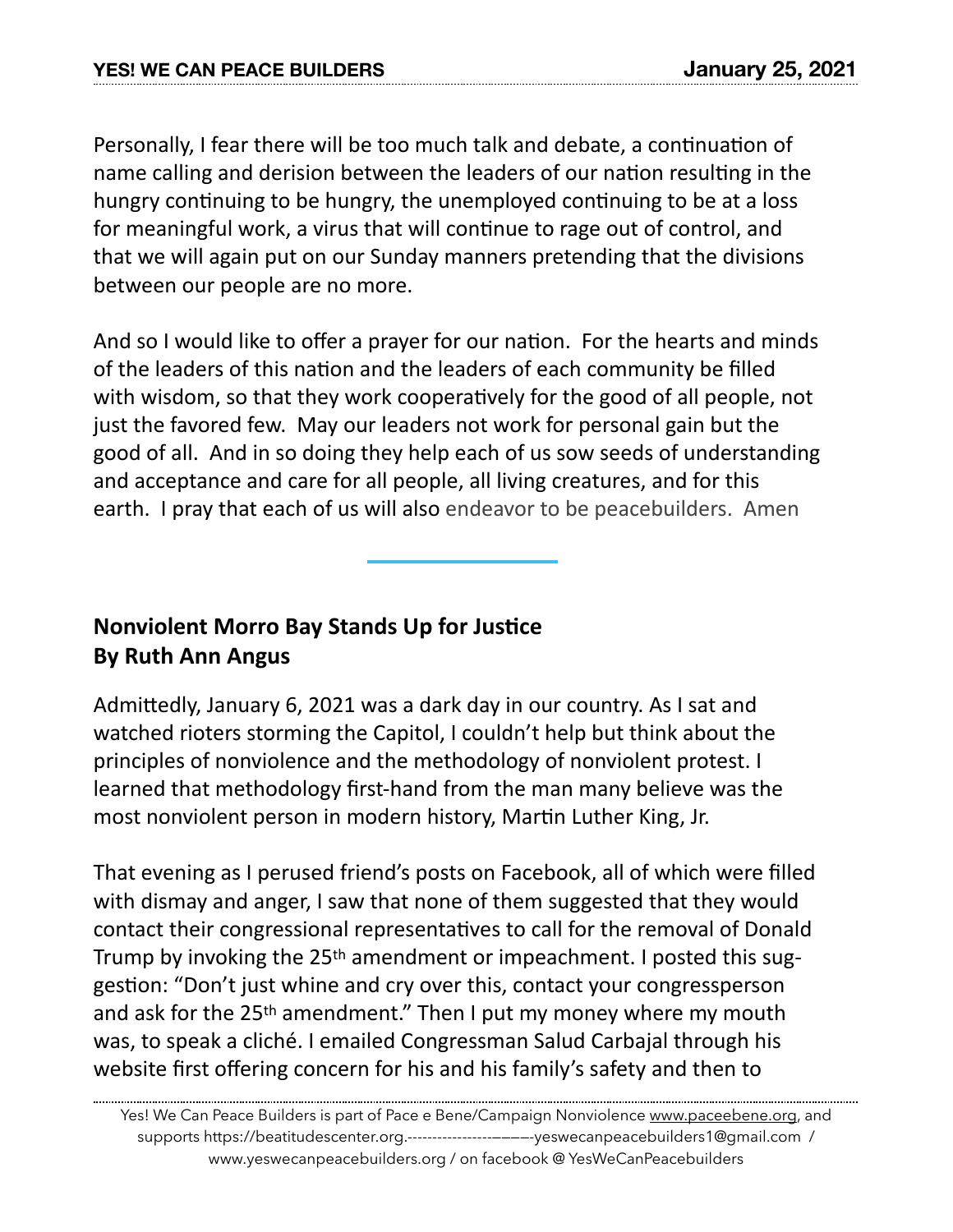## **YES! WE CAN PEACE BUILDERS January 25, 2021**

"please bring forth a request for congress to invoke the  $25<sup>th</sup>$  amendment and remove Donald Trump." I then posted that on Facebook. No one else ever indicated they did the same. Apparently, my friends no longer believe in representative government and that's too bad, because Congressman Carbajal did exactly what I asked him to do. He also quickly responded to my email. A lesson for those of you who think this process does not work.

I thought that was it. I wouldn't hear from anyone else locally. But I was wrong. I forgot. Morro Bay is a Nonviolent City. As such, our city council representatives have heard many comments from me over the past few years, reminding them we have in place a Peace Proclamation and that we are part of the national Nonviolent Cities Project. Oddly enough this time I hadn't contacted them. I didn't need to. On January 14th, the City Council of Morro Bay became the first city council to formally call for Donald Trump's removal! Publicly! In the San Luis Obispo Tribune newspaper! Oh, and yes, they wrote to our congressman.

The article states, "Citing a need to speak out against a president for inciting violence against the government of the United States and the U.S. Capitol, the Morro Bay City Council unanimously approved a letter calling for Donald Trump's removal from office through the impeachment process."

The letter states, "The Morro Bay City Council joins calls for President Donald Trump's immediate removal from office, by impeachment, for inciting vio[lence](https://www.bbc.com/news/world-us-canada-55640437%22%20%5Ct%20%22_blank) against the government of the United States and the U.S. Capitol on January 6, 2021. Donald Trump's bid to overturn the results of the free and fair election that he lost cannot be met with silence."

While politics in Morro Bay is often just as divisive as it is nationally, this time there was unity. Each of the five councilpersons supported this action and denounced Trump for his role in the rioting of January 6<sup>th</sup>.

Councilman Robert "Red" Davis said, "Donald Trump urged citizens to march on the Capitol and prevent elected officials from performing their constitutional duty. That's sedition. Donald Trump is a clear and present danger and he must be removed from the office as soon as it can be done."